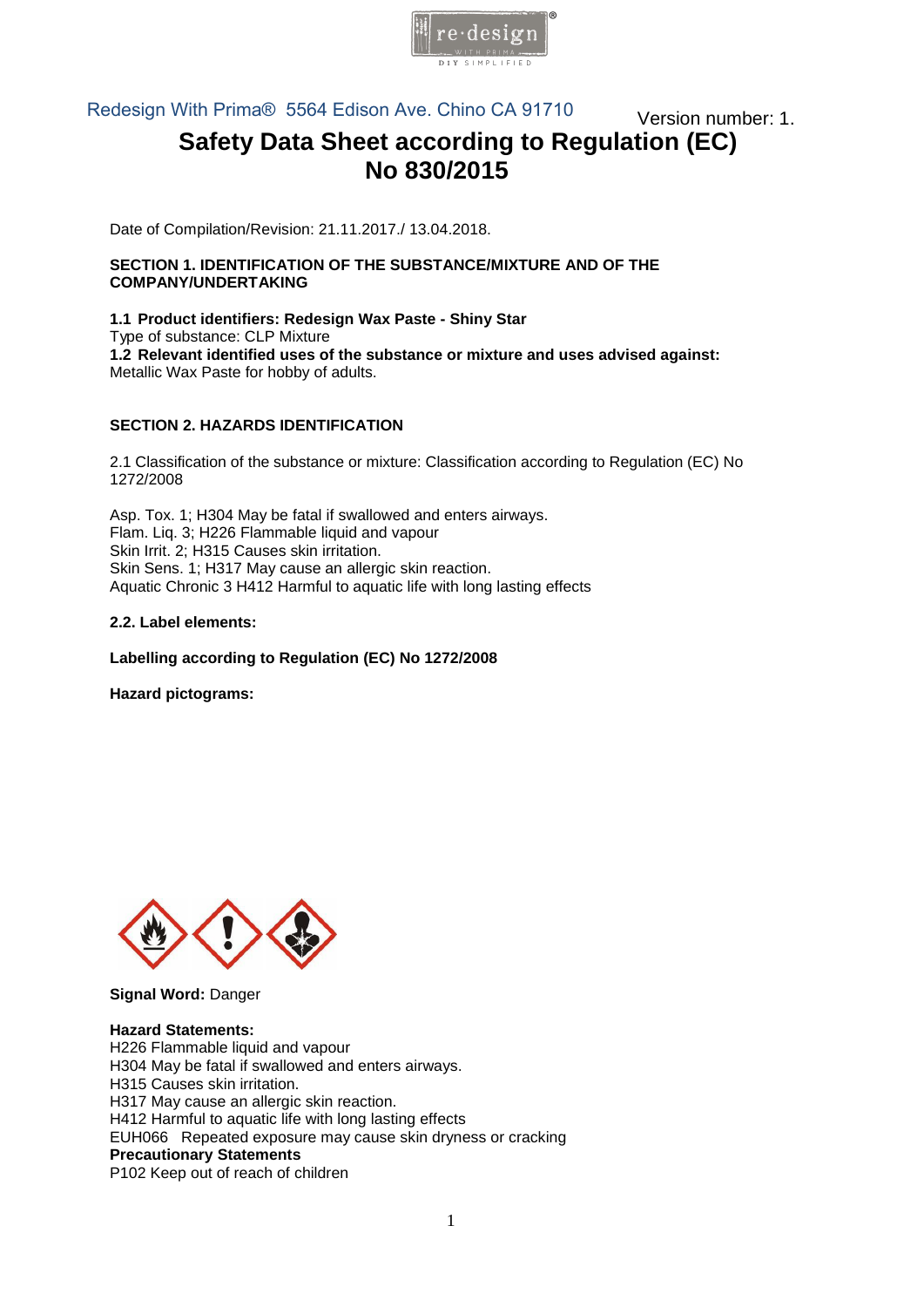P210 Keep away from heat/sparks/open flames/hot surfaces. - No smoking. P280 Wear protective gloves/protective clothing/eye protection/face protection. P301+P310 IF SWALLOWED: Immediately call a POISON CENTER or doctor/physician. P303+361+353 IF ON SKIN (or hair): Remove/Take off immediately all contaminated clothing. Rinse skin with water/shower. P331 Do NOT induce vomiting.

#### **Hazardous components which must be listed on the label:**

Naphtha (petroleum), hydrotreated heavy (< 0,1 % benzol CAS nr. 71-43-2) orange terpene (d-limonen) aluminium powder (stabilized)

#### **2.3 Other hazards:**

Not known The ingredients are not PBR or vPvB substances.

## **SECTION 3. COMPOSITION/INFORMATION ON INGREDIENTS**

3.2 Mixture:

The details below includes all impurities and by-products that contribute to the product classification or that have an occupational exposure limits.

Hazardous Substance(s): Naphtha (petroleum), hydrotreated heavy (< 0,1 % benzol CAS nr. 71- 43-2) concentration: 15-30 % EC-No.: 265-150-3 CAS-No.: 64742-48-9 Index-No. : 649-327-00-6 Classification according to Regulation (EC) No 1272/2008 : EUH066, Asp. Tox. 1 H304, Registration number : 01-2119457273-39-XXXX

Hazardous Substance(s): orange terpene (d-limonen) concentration: 5-15% EC-No.: 232-433-8 CAS-No.: 8028-48-6 Classification according to Regulation (EC) No 1272/2008: Flam. Liq. 3 H226, Skin Irrit. 2 H315, Skin Sens. 1 H317, Asp. Tox. 1 H304, Aquatic Chronic 2 H411 Registration number : 01-2119493353-35-0003

Hazardous Substance(s): aluminium powder (stabilized) concentration: 9-50 % EC-No.: 231-072-3 CAS-No.: 7429-90-5 Index-No. : 013-002-00-1 Classification according to Regulation (EC) No 1272/2008 : Flam. Sol. 1 H228 Registration number : 01-2119529243-45

Refer to Section 16 for full details of te hazard statements and Notas.

## **SECTION 4. FIRST AID MEASURES**

#### **4.1 Description of necessary first-aid measures:**

#### **General advise:**

Take off all contaminated clothing immediately. **Inhalation:**

Remove to fresh air, keep patient warm and at rest. If breathing is irregular or stopped, administer artificial respiration Seek medical treatment in case of troubles.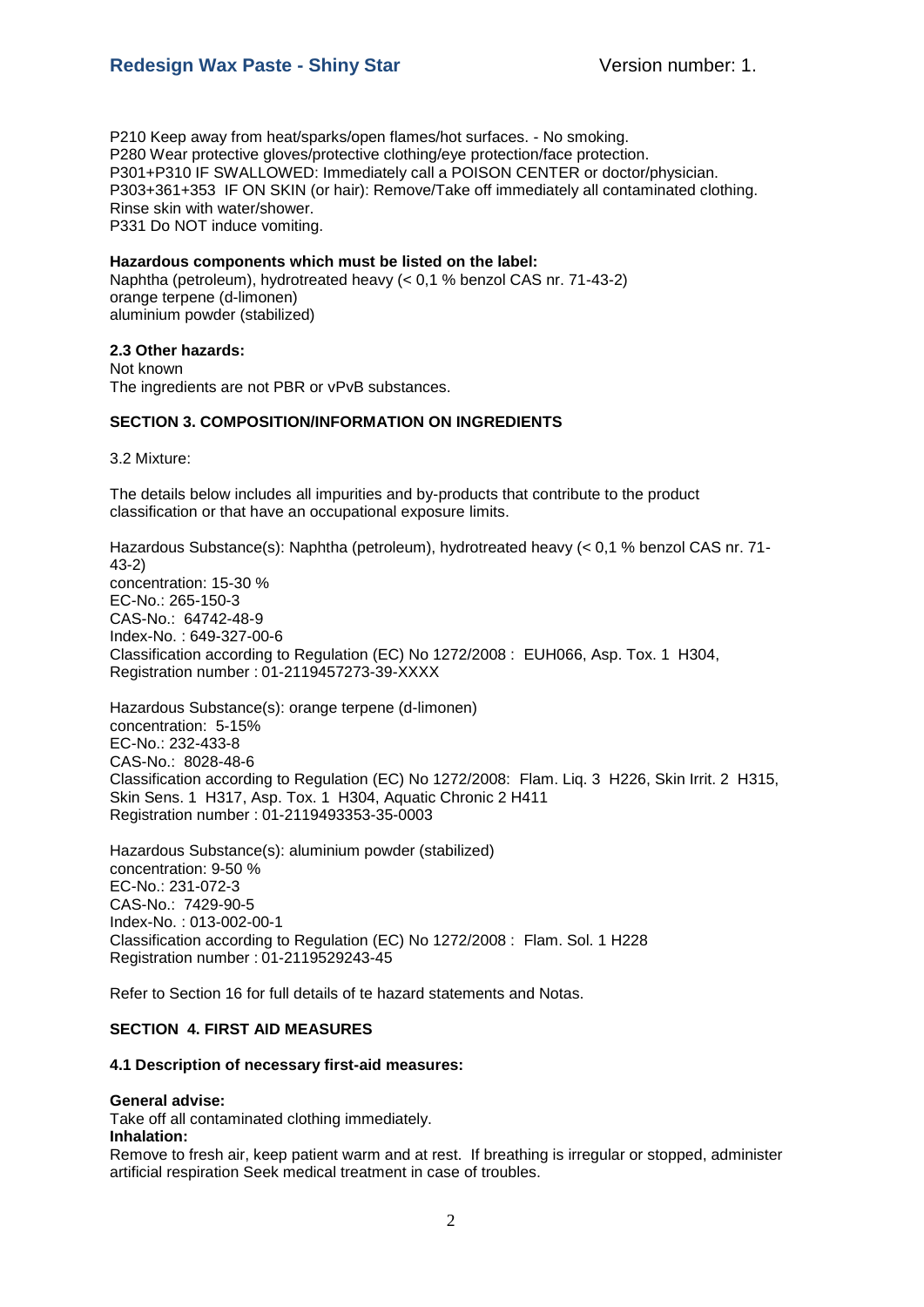#### **Eye contact:**

Remove contact lenses, irrigate copiously with clean, fresh water for at least 15 minutes, holding the eyelids apart and seek medical advice.

#### **Skin contact:**

Remove contaminated clothing. Wash skin thoroughly with soap and water. When symptoms persist, seek medical attention.

#### **Ingestion:**

If accidentally swallowed obtain immediate medical attention. Keep at rest. Do **NOT** induce vomiting.

## **4.2 Most important symptoms and effects, both acute and delayed:**

May be fatal if swallowed and enters airways.

Causes skin irritation.

May cause an allergic skin reaction.

Repeated exposure may cause skin dryness or cracking

**4.3 Indication of immediate medical attention and special treatment needed:** Treat symptomatically.

## **SECTION 5. FIREFIGHTING MEASURES**

## **5.1 Extinguishing media**

## **Suitable extinguishing media**

Waterspray, foam, CO2, powders

Not to be used : High power water jet.

## **5.2 Special hazards arising from the substance or mixture**

Carbon dioxide, carbon monoxide, carbon hydrides.

Cool closed containers exposed to fire with water. Do not allow run-off from fire fighting to enter drains or water courses. You have to dispose of contaminated extinguishing water according to the regulations of the authorities.

#### **5.3 Advice for firefighters**

Wear self-contained breathing apparatus and protective clothing.

## **SECTION 6. ACCIDENTAL RELEASE MEASURES**

## **6.1 Personal precautions, protective equipment and emergency procedures**

Avoid open flames. Provide good ventilation of working area. Avoid breathing dust / fume / gas / mist / vapors / spray.

# **6.2 Environmental precautions**

Do not allow to enter drains or watercourses.

## **6.3 Methods and materials for containment and cleaning up**

Contain and collect spillage with non-combustible absorbent materials, e.g. sand, earth, universal binders and place in container for disposal according to local regulations (see section 13). Provide adequate ventilation.

#### **6.4 Reference to other sections**

For personal protection see section 8.

For disposal see section 13.

## **SECTION 7. HANDLING AND STORAGE**

## **7.1 Precautions for safe handling**

Provide adequate ventilation. Avoid contact with eyes, skin, clothing. Do not inhale vapours.

**Precautions against fire and explosion:**

Avoid open flames. Keep away from sources of ignition. - No smoking.

Take precautionary measures against static discharge.

**7.2 Conditions for safe storage, including any incompatibilities**

Store in well-filled containers, protected from light. Keep container dry.

Keep container tightly closed in a cool, well-ventilated place.

Keep only in the original container. Keep away from oxidizing agents.

## **7.3 Specific end uses**

See section 1.2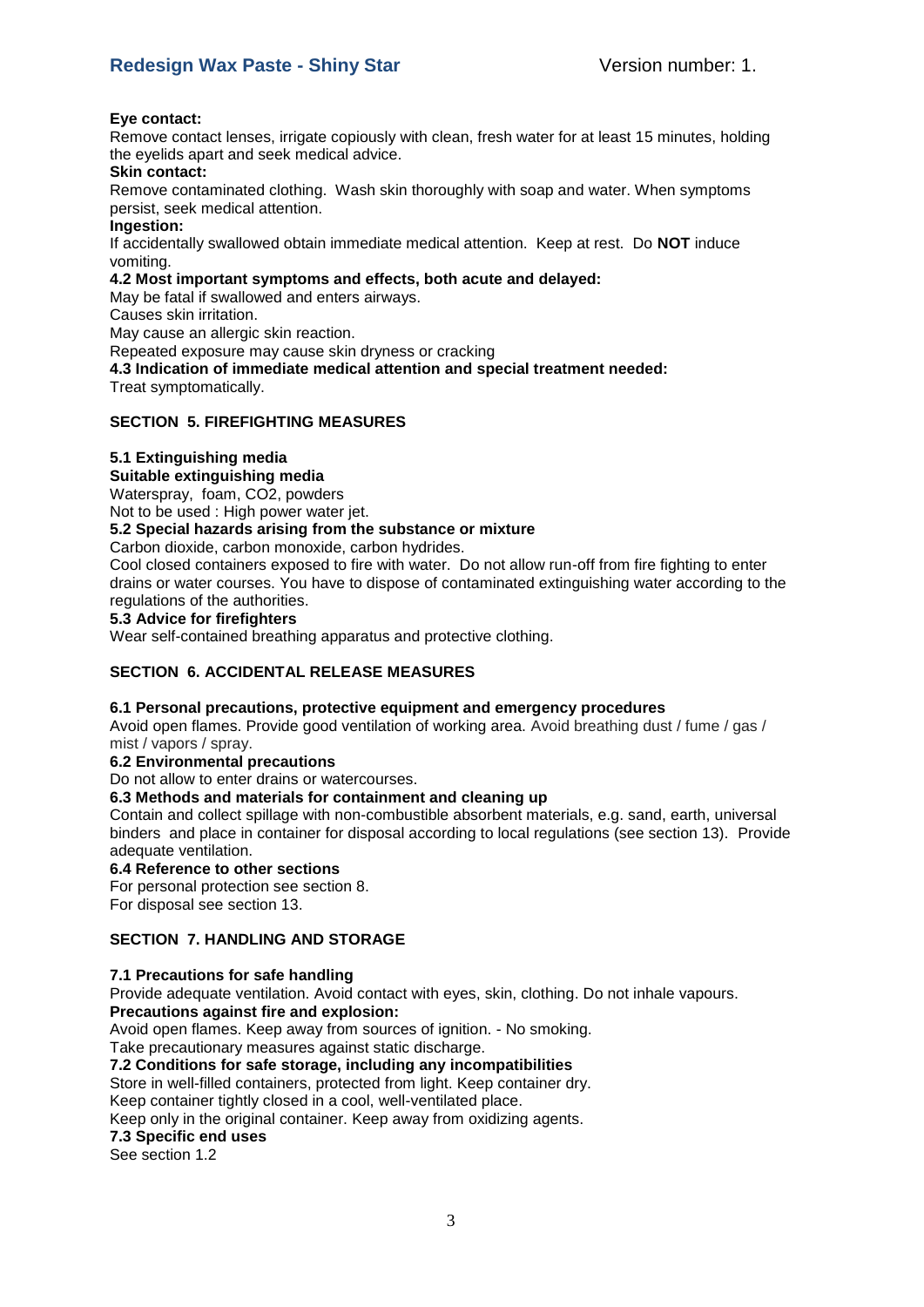## **SECTION 8. EXPOSURE CONTROLS/PERSONAL PROTECTION**

#### **8.1 Control parameters**

#### **Components with workplace control parameters**

7429-90-5 Aluminium: 1.25 mg/m3 (TRGS 900) with reference to the alveolar fraction (AGS, DFG) General threshold limit value for dust-respirable fraction: 10 mg/m3 with reference to the inhalable fraction. (AGS, DFG)

#### **Derived No Effect Level (DNEL)/Derived Minimal Effect Level (DMEL) Orange terpene (d-limonen) CAS: 8028-48-6**

DNEL: Workers, Long-term- systemic effects, Skin contact 8,89 mg/kg bw/day DNEL: Workers, Short-term-local, Skin contact 185,8 microg/cm2 DNEL: Workers, Long-term- systemic effects, Inhalation 31,1 mg/m3 DNEL: Consumers, Long-term- systemic effects, Ingestion 4,44 mg/kg bw/day DNEL: Consumers, Long-term-systemic effects, Oral 4,44 mg/kg bw/day DNEL: Consumers, Long-term- systemic effects, Inhalation 7,78 mg/m3. DNEL: Consumers, Short-term local, Skin contact 92,9 microg/cm2. **Derived No Effect Level (DNEL)/Derived Minimal Effect Level (DMEL) Aluminium powder (stabilized) CAS: 7429-90-5** DNEL: Workers, Long-term - systemic effects, Inhalation 3,72 mg/m3 DNEL: Workers, Long-term- local, inhalation 3,72 mg/m3 DNEL: Costumer, Long-term - systemic effects, oral 3,95 mg/kg bw/day

## **Predicted No Effect Concentration (PNEC)**

**Orange terpene (d-limonen) CAS: 8028-48-6**  Fresh water: 5,4 microg/l Marine water: 0,54 microg/l Intermediate release: 5,77 microg/l. Sewage treatment plant (STP): 2,1 mg/l Sediment (Fresh water) Related to, dry weight: 1,3 mg/kg Sediment (Marine water) Related to, dry weight: 0,13 mg/kg Soil Related to, dry weight: 0,261 mg/kg **Predicted No Effect Concentration (PNEC)** 

**Aluminium powder (stabilized) CAS: 7429-90-5** Water, depending on chemistry 48-17800 microg/l (environmental)

## **8.2 Exposure controls**

## **Appropriate engineering controls**

Provide adequate ventilation. Do not inhale vapors.

#### **General protective and hygienic measures:**

Wash hands before breaks and after work.

Keep away from foodstuffs, beverages and feed.

## **Personal protective equipment**

**Eye/face protection**

Tightly sealed safety glasses according to EN 166.

#### **Skin protection**

Protective gloves according to EN 374.

Wear chemical-resistant gloves, footwear, and protective clothing appropriate for the risk of exposure.

Material of gloves: : nitrile rubber, breakthrough time > 480 minute, thickness:: 0,11 mm The selection of the suitable gloves does not only depend on the material, but also on further marks of quality and varies from manufacturer to manufacturer.

The exact break trough time has to be found out by the manufacturer of the protective gloves and has to be observed. If gloves show signs of aging, it should be replaced immediately.

# **Body Protection**

Protective clothing according to EN ISO 20345

## **Respiratory protection**

It is not necessary in case of adequate ventilation.

#### **Environmental exposure controls**

Do not flush into surface water or sanitary sewer system.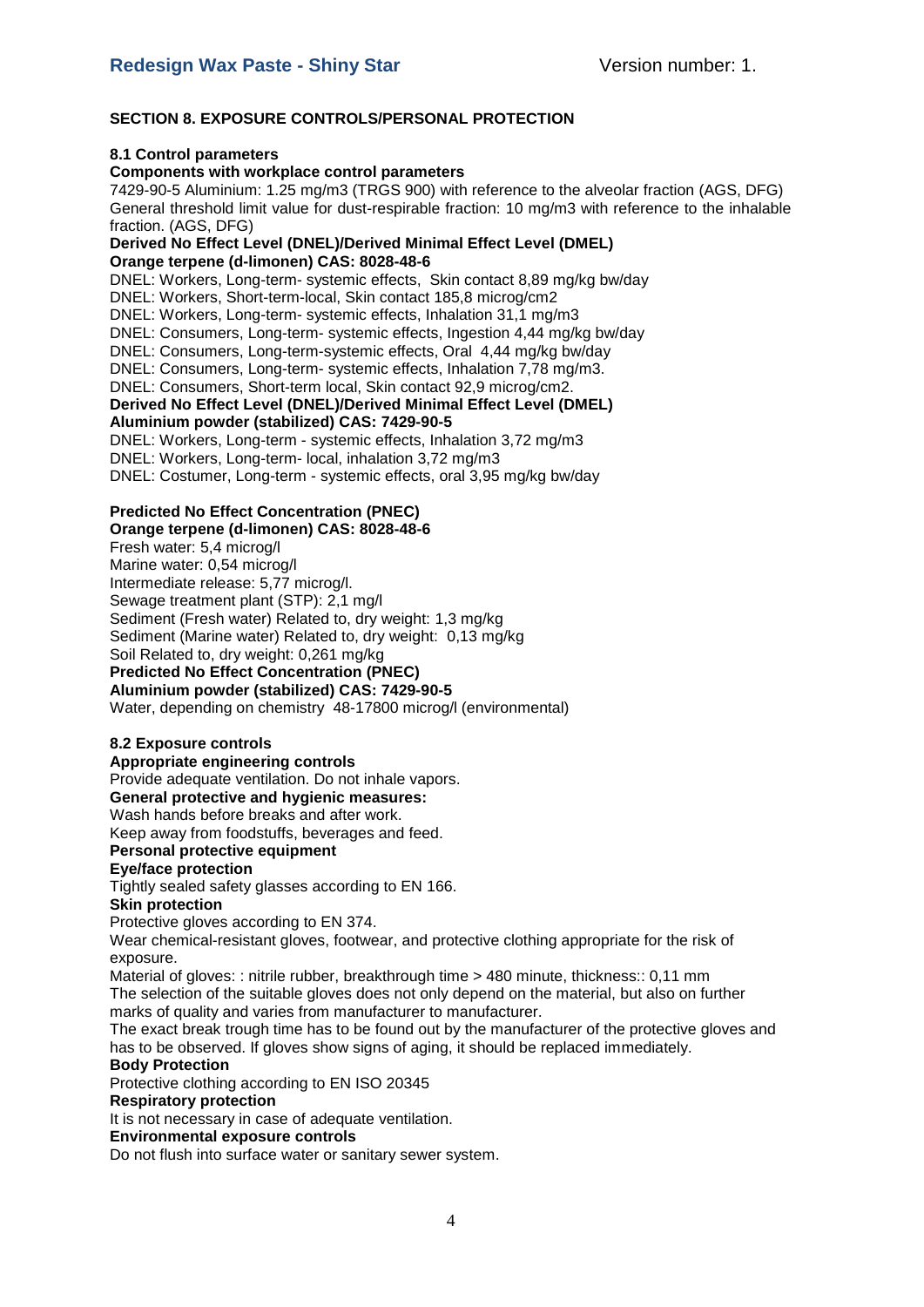## **SECTION 9. PHYSICAL AND CHEMICAL PROPERTIES**

#### **9.1 Information on basic physical and chemical properties**

(a) Appearance: paste, colour: depends on pigments

- (b) Odour: mild, fruity
- (c) Odour threshold: not determined
- (d) pH: not determined
- (e) Melting point/freezing point: not determined
- (f) Initial boiling point and boiling range: > 180 C (Naphtha (petroleum), hydrotreated heavy)
- (g) Flash point: not determined, 53,4 C (orange terpene), > 61 C (Naphtha (petroleum),
- hydrotreated heavy)
- (h) Evaporation rate: not determined
- (i) Flammability (solid, gas): not determined
- (j) Upper/lower flammability or explosive limits: not determined
- (k) Vapour pressure: not determined
- (l) Vapour density: not determined
- (m) Relative density: 0.8-0,9 g/cm3
- (n) Solubility(ies): insoluble in water
- (o) Partition coefficient: n-octanol/water: not determined
- (p) Auto-ignition temperature: not determined
- (q) Decomposition temperature: not determined
- (r) Viscosity: not determined
- (s) Explosive properties: Product is not explosive
- (t) Oxidising properties. no data
- (u) Ignition temperature: > 200 C (judge by components)
- **9.2 Other information**
- No data available

## **SECTION 10. STABILITY AND REACTIVITY**

#### **10.1 Reactivity**

No hazardous reactions can be expected under normal handling and storage **10.2 Chemical stability** Stable under recommended storage and handling conditions (see section 7). **10.3 Possibility of hazardous reactions** No dangerous reaction in normal use. **10.4 Conditions to avoid** Heat, sparks, ignition sources **10.5 Incompatible materials** Strong acids, alkalis, oxidizing agents. **10.6 Hazardous decomposition products** When exposed to high temperatures may produce hazardous decomposition products such as carbon monoxide and dioxide, carbon hydrides.

## **SECTION 11. TOXICOLOGICAL INFORMATION**

**11.1 Information on toxicological effects**

**(a) Acute toxicity:**  Based on available data, the classification criteria are not met **(b) Skin corrosion/irritation**  Causes skin irritation **(c) Serious eye damage/eye irritation**  Based on available data, the classification criteria are not met **(d) Respiratory or skin sensitization**  May cause an allergic skin reaction **(e) Germ cell mutagenicity** Based on available data, the classification criteria are not met **(f) Carcinogenicity**  Based on available data, the classification criteria are not met **(g) Reproductive toxicity**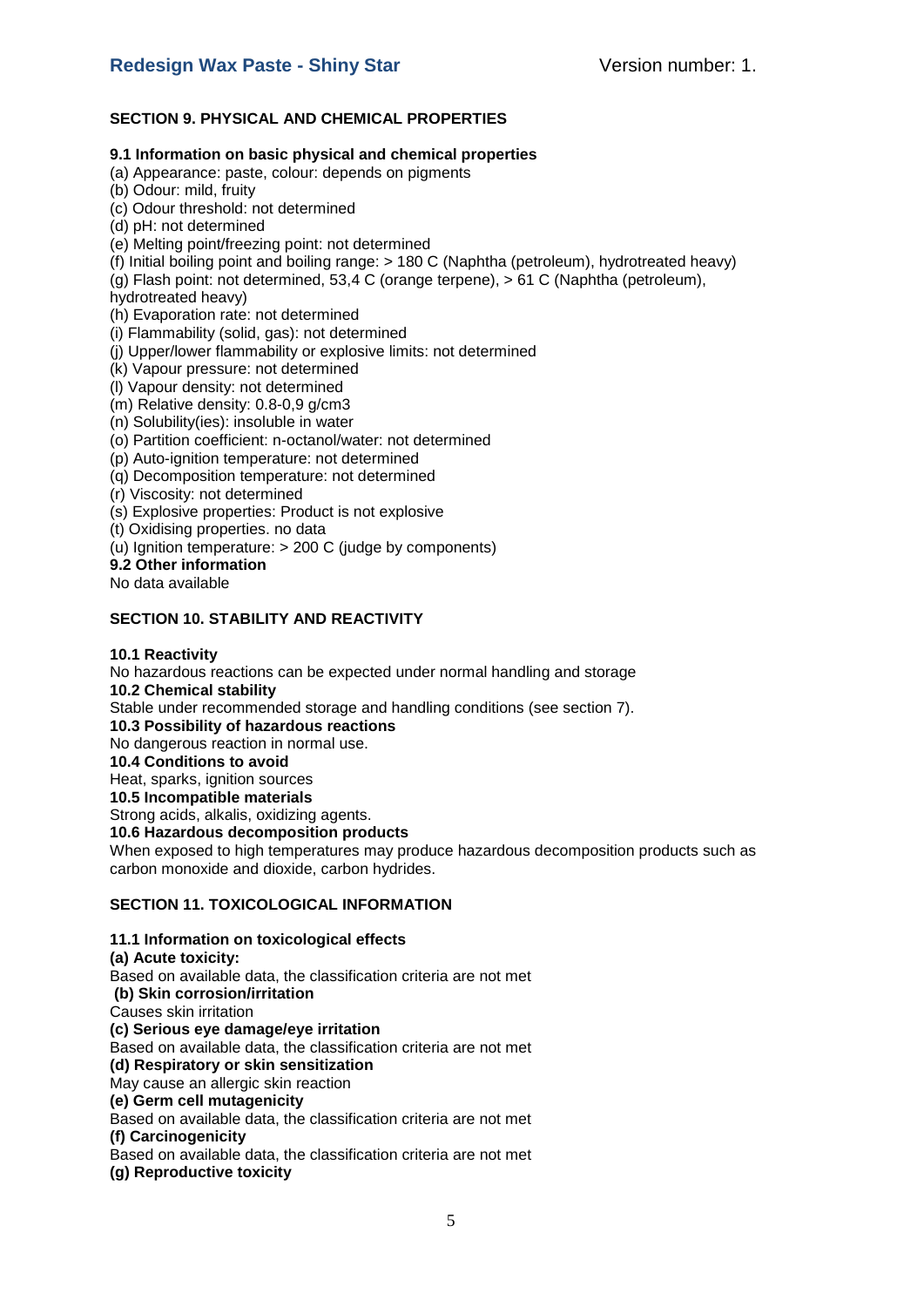# **Redesign Wax Paste - Shiny Star** Version number: 1.

Based on available data, the classification criteria are not met **(h) Specific target organ toxicity - single exposure**  Based on available data, the classification criteria are not met **(i)Specific target organ toxicity - repeated exposure**  Based on available data, the classification criteria are not met **(j) Aspiration hazard**  May be fatal if swallowed and enters airways

**Other informations: Components 64742-48-9 Naphtha (petroleum), hydrotreated heavy:** Acute toxicity: LD50 (oral, rat): > 5000 mg/kg LD50 (dermal, rabbit): > 3000 mg/kg **8028-48-6 Orange terpene:**  Acute toxicity: LD50 (oral, rat): > 5000 mg/kg LD50 (dermal, rabbit): > 5000 mg/kg **7429-90-5 aluminiumpor stabilizált:** LD50 (oral, rat): 15900 mg/kg NOAEC (inhalation,rat): 10 mg/m3

## **SECTION 12. ECOLOGICAL INFORMATION**

#### **12.1 Toxicity**

There are no data available on the preparation itself.. Based on available data and CLP classification Aquatic Chronic 3 H412 Harmful to aquatic life with long lasting effects

# **Components:**

## **Orange terpene:**

EC50 (Desmodesmus subspicatus, 72 h): 150 mg/l (OECD 201). EC50 (Daphnia magna, 48 h): 0,67 mg/l (OECD 202,limonén). LC50 (Pimephales promelas/fürge cselle, 96 h): 0,7 mg/l(OECD 203). Do not allow to contaminate the soil, the water systems or the channels Toxic to aquatic life with long lasting damage **12.2 Persistence and degradability Components: Naphtha (petroleum), hydrotreated heavy:**  The product is difficultly biodegradable **Orange terpene:**  Readily biodegradable, 72-83,4 % (28 days, OECD 301 B). **12.3 Bioaccumulative potential Components: Orange terpene:**  log BKF: 1,502-2,597. Bioconcentration factor, BCF: 32-156. **12.4 Mobility in soil**  No further relevant information available. **12.5 Results of PBT and vPvB assessment**  The ingredients are not PBR or vPvB substances. **12.6 Other adverse effects**  No further relevant information available. **Additional ecological information: General notes:**  Water hazard class 1 (German Regulation) (Self-assessment): less hazardous for water Do not allow product to reach ground water, water course or sewage system.

#### **SECTION 13. DISPOSAL CONSIDERATIONS**

#### **13.1 Waste treatment methods**

Do not allow into drains or water courses. Wastes and emptied containers should be disposed of in accordance with local regulations.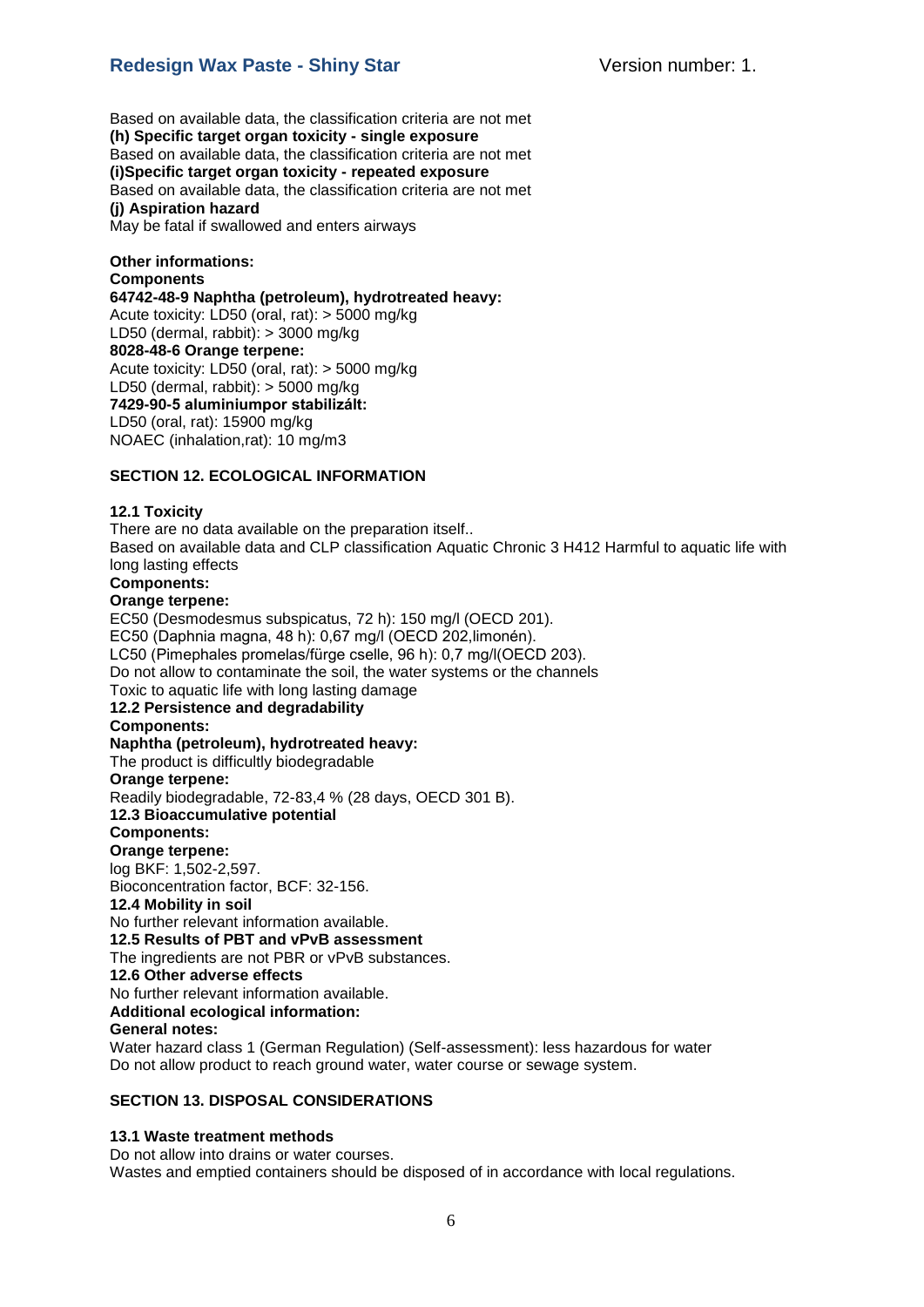#### **SECTION 14. TRANSPORT INFORMATION Transportation for non-hazardous goods.**

- 14.1. UN number: Not applicable
- 14.2. UN proper shipping name: Not applicable
- 14.3. Transport hazard class(es): Not applicable
- 14.4. Packing group: Not applicable
- 14.5. Environmental hazards: No
- 14.6. Special precautions for user: Not applicable

14.7. Transport in bulk according to Annex II of Marpol and the IBC Code: Not applicable in the transported form.

## **SECTION 15. REGULATORY INFORMATION**

This safety datasheet complies with the requirements of Regulation (EC) No. 1907/2006. **15.1 Safety, health and environmental regulations/legislation specific for the substance or mixture**

According to the local regulation. **15.2 Chemical Safety Assessment** Chemical safety assessment has not been carried out.

## **SECTION 16. OTHER INFORMATION**

The classification was carried out according to the following method: 1272/2008/EU Regulation:

#### **Classification and justification**

Asp. Tox. 1; H304 calculation method Aquatic Chronic 3; H412 calculation method Flam. Liq. 3 H226 estimated value Skin Irrit. 2; H315 calculation method. Skin Sens. 1; H317 calculation method

#### **Data Sources:**

The previously-classified hazardous materials list Internet database of chemical substances Safety data sheets of components

#### LIST OF RELEVANT H-PHRASES IN SECTION 3

## **H-Phrases**

H226 Flammable liquid and vapour H228 Flammable solid. H304 May be fatal if swallowed and enters airways H315 Causes skin irritation H317 May cause an allergic skin reaction H411 Toxic to aquatic life with long lasting effects EUH066 Repeated exposure may cause skin dryness or cracking

## **Abbreviations:**

Asp. Tox. 1 Aspiration Toxicity, Category 1 Aquatic Chronic 3 Aquatic Chronic, Category 3 Flam. liq. 3 Flammable Liquid, Category 3 Skin Irrit. 2 Skin Irritation, Category 2 Skin Sens. 1 Skin sensitization, Category 1

SCL: Specific Concentration limit EK / EU European community/European union EGK European Economic Community